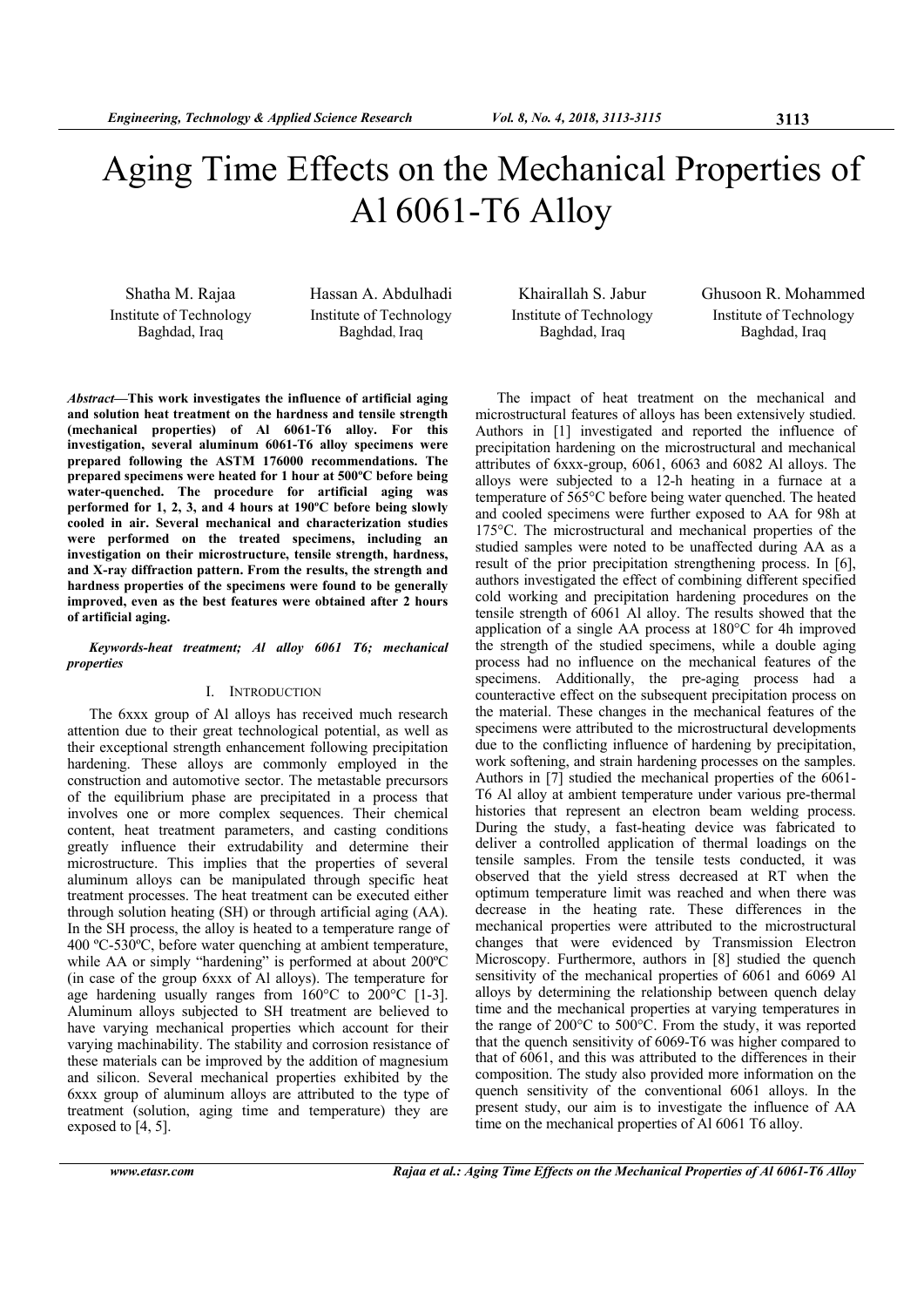## A. Specimen Preparation

Several specimens of the Al-6061 alloy were prepared for tensile strength test as shown in Figure 1 according to the recommendation of ASTM.176000.



Fig. 1. Tensile test specimen

### **B.** Specimen Characterization

The chemical content of the studied aluminum Al-6061 alloy was studied using an ARL spectrometer.

## C. Categorization of Specimens

The specimens were categorized after preparation into several groups as presented in Table 1.

TABLE I. **CATEGORIZATION OF SPECIMENS** 

| <b>Specimen category</b> | <b>Condition of specimen</b>          |  |  |
|--------------------------|---------------------------------------|--|--|
|                          | Base metal without treatment          |  |  |
|                          | SHT for 500°C and AA for 1h           |  |  |
|                          | SHT for 500 $\degree$ C and AA for 2h |  |  |
|                          | SHT for 500°C and AA for 3h           |  |  |
|                          | SHT for 500°C and AA for 4h           |  |  |

Note:  $SHT =$  solution heat treatment,  $AA =$  artificial aging

## D. Heat Treatment

Solution heat treatments T6 and artificial aging were selected for the Al-6061 alloy. The as-received Al-6061 material was in T6 condition. It was heat-treated for 1h at 500°C before being water quenched at room temperature, before re-heating to for 1, 2, 3, and 4h at  $190^{\circ}$ C.

## E. Microstructure Examination

An optical microscope was utilized to observe the changes in the microstructure of the base metal after heat-treatment. The specimens for microstructural analysis were prepared by grinding using SiC emery paper of grades 120, 350, 500, and 800. The samples were later polished with a cloth soaked in the  $Al_2O_3$  solution. Furthermore, an etching process was performed on the specimens using Keller's reagent containing 95mL of distilled water + 2.5ml of nitric acid + 1.5ml of hydrochloric  $acid + 1mL$  of HF).

# F. Hardness Test

A Vickers hardness testing machine was used to investigate the hardness property of the specimens, while the hardness values (Hv) were calculated using the following equation:

$$
Hv = 1.854 \times \frac{p}{(d^2)}\tag{1}
$$

where  $p$  is the exerted load  $(Kg)$  and d is the penetration diameter (mm).

www.etasr.com

Vol. 8, No. 4, 2018, 3113-3115

#### G. Tensile Test

The tensile strength of the specimens was determined at ambient temperature with the aid of an INSTRON 1125 tension machine. A load of 20KN was applied at a deformation rate of 2mm per minute.

## H. X-Ray Diffraction (XRD)

The XRD pattern of the specimens was determined at the Nano-Lab of the University of Technology, Baghdad, Iraq.

# **III.** RESULTS

## A. Specimen Composition

The chemical content of the studied Al-6061 alloy is presented in Table II.

| TABLE II. | CHEMICAL CONTENT OF AL-6061 (% WT.) |  |
|-----------|-------------------------------------|--|
|           |                                     |  |

| Elements w% | <b>Observed Value</b> | <b>Standard Value</b> |
|-------------|-----------------------|-----------------------|
| Si          | 0.60                  | $0.40 - 0.80$         |
| Fe          | 0.40                  | Max 0.70              |
| Сu          | 0.30                  | 0.150-0.40            |
| Mn          | 0.120                 | Max 0.150             |
| Mg          | 1.010                 | $0.80 - 1.20$         |
| Сr          | 0.20                  | $0.04 - 0.350$        |
| Zn          | 0.180                 | Max 0.250             |
|             | Rem.                  | Rem.                  |

## **B.** Microstructural Examination

The microstructure of the samples is presented in Figure 2.



## C. Hardness Test

Table III presents the observed hardness values of the Al- $6061$  allov.

## D. Tensile Test

The tensile strength of the specimens, as determined using an INSTRON 1125 tension machine is presented in Table III.

**TARLE III** MECHANICAL PROPERTIES OF THE SPECIMENS

| А   |     |     |     |     |
|-----|-----|-----|-----|-----|
| 332 | 387 | 432 | 342 | 336 |
| 285 | 309 | 315 | 304 | 292 |
| 10  |     |     | 8.2 | 8.5 |
| 95  | 118 | 121 |     |     |
|     |     |     |     |     |

Rajaa et al.: Aging Time Effects on the Mechanical Properties of Al 6061-T6 Alloy